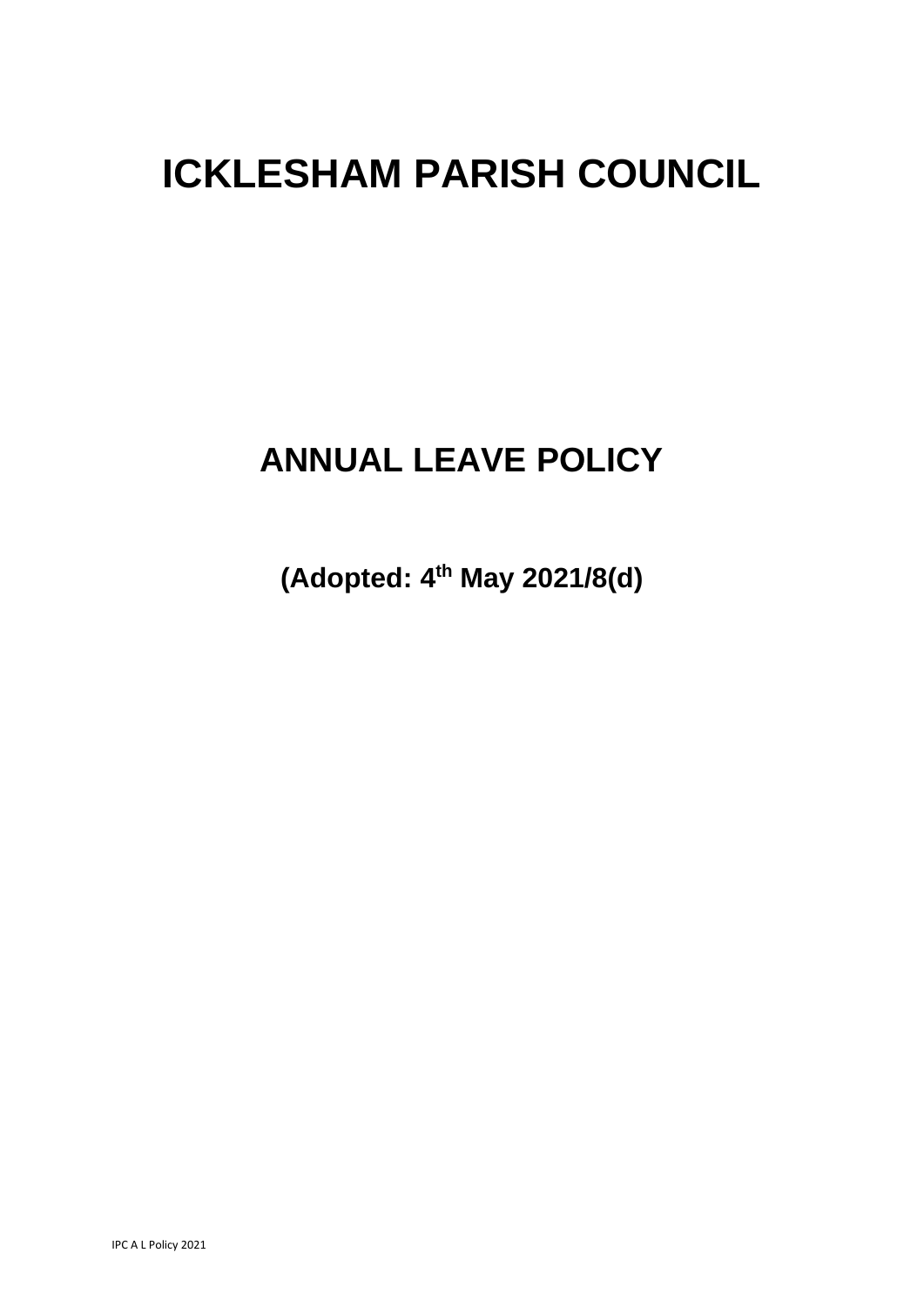### **Contents**

| Annual leave entitlement | 3              |
|--------------------------|----------------|
| Working part-time        | 3              |
| Leave year               | 3              |
| Carrying over leave      | 3              |
| Requesting leave         | 3              |
| Sickness during leave    | $\overline{4}$ |
| Payment of annual leave  | $\overline{4}$ |
| Payment in lieu          | 4              |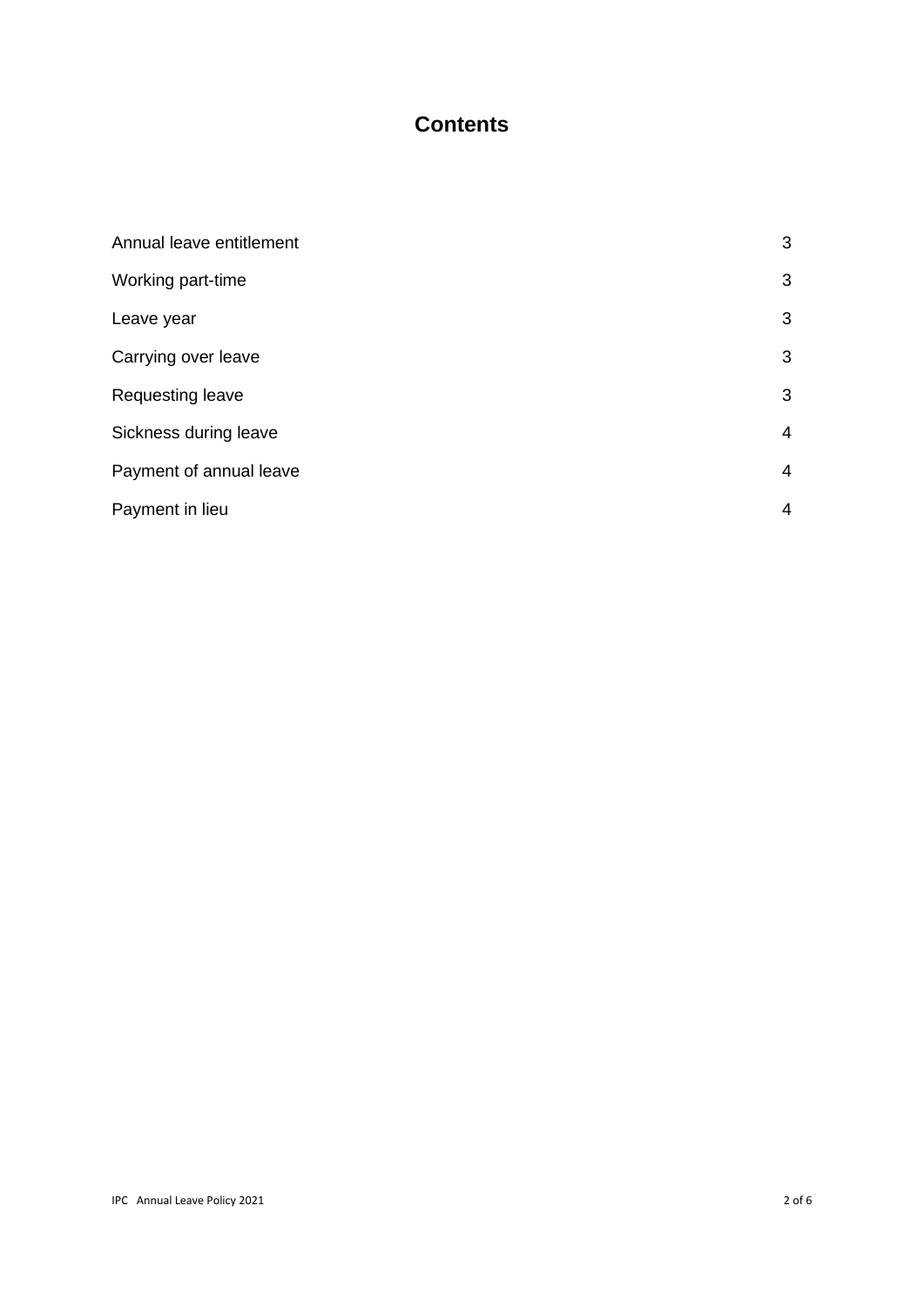#### **Annual leave entitlement**

Your paid leave entitlement is set out in your contract of employment. The basic leave entitlement for a full-time member of staff is 21 days per annum in addition to 8 Bank holidays. Part time employees receive a pro-rated entitlement according to their hours of work.

In addition, you are entitled to two extra statutory days leave and after 5 years continuous service you will be entitled to 5 additional days per annum.

#### **Working part-time**

If your entitlement to Bank Holidays exceeds the number days that fall on your normal working days (typically because you don't work on Mondays) you will be able to take the excess as leave. If your entitlement to Bank Holidays is less than the number of Bank Holidays that fall on your normal working days, (typically because your normal working days include Mondays) then you can make up the difference by using your leave entitlement. With agreement from the Clerk (or the Council in the case of the Clerk), you may be able to work additional hours to make up the deficit or take unpaid leave.

#### **Leave year**

The leave year runs from [1st April to 31st March]. It is your responsibility to manage your leave in such a way that you are able to take it all during the leave year. Your annual leave entitlement will be pro-rated in your first and last year of employment with the council.

#### **Carrying over leave**

Except in the very rare circumstances of a booked and agreed period of leave being cancelled at the council's request, it is not possible to carry over unused days of leave from one leave year to the next, nor will any payment be made for leave unused at the end of a leave year. Thus, leave untaken at the end of a leave year is lost.

#### **Requesting leave**

You should request leave from the Clerk or the Chairman of the Council in the case of the Clerk), with as much notice as possible. This will allow the council to plan workloads. Before granting leave we will consider;

- The workload.
- The need for office or team cover, and,
- Whether other staff have or are likely to ask for the same time off (e.g. a popular holiday time).

The council will balance your needs against the needs of other staff before agreeing to leave. If you take leave without such permission it will be treated as unauthorised absence and dealt with under the Disciplinary Procedure.